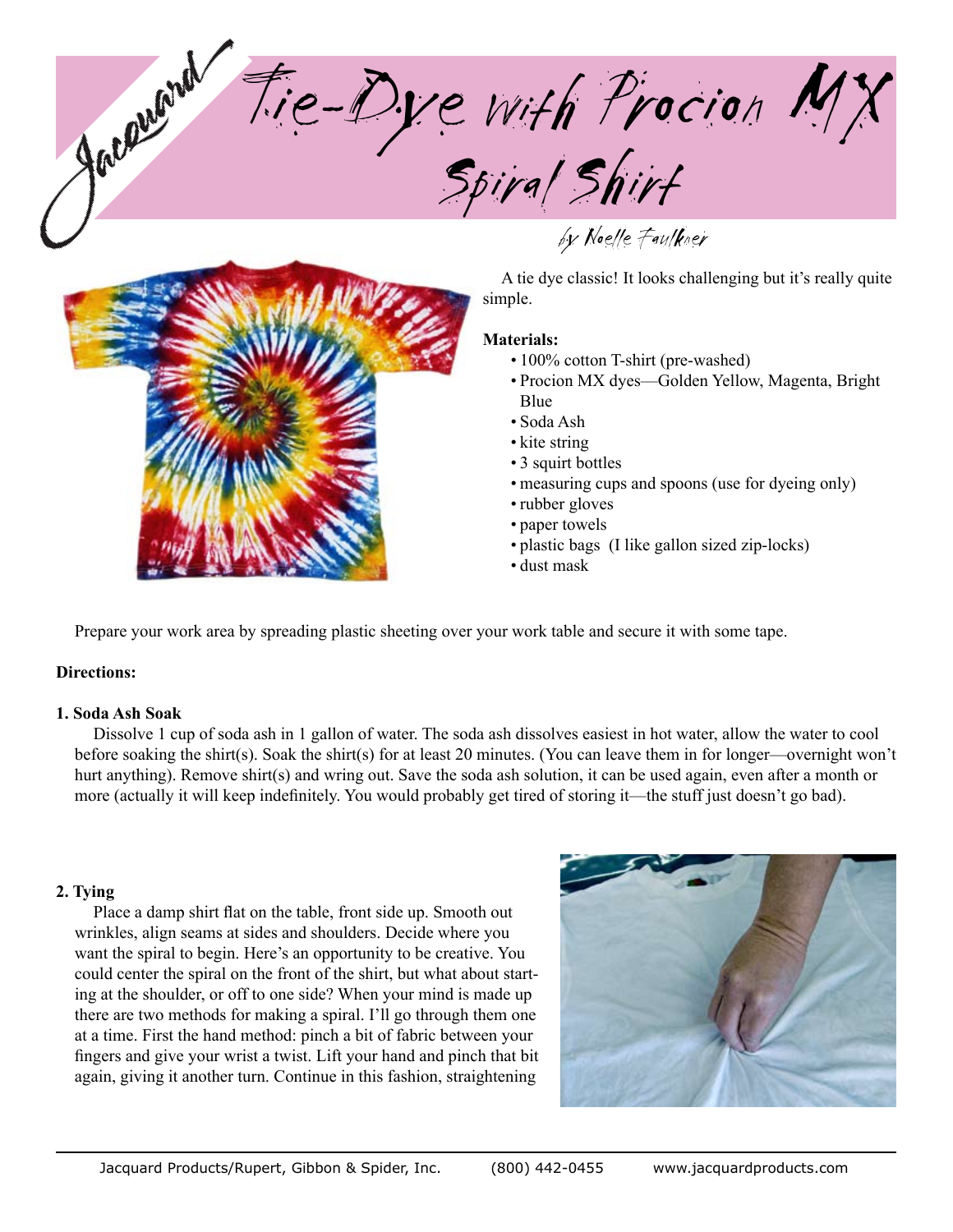the folds as you go. The folds should be about  $\frac{1}{2}$ " high, so if you have bigger ones, press a finger in the center of each fold to split into two.





When your spiral gets larger it will tend to pile up in the middle. To prevent this, lay your hand flat on the shirt and continue turning, straightening and splitting folds.

The second method begins the spiral by using a dowel  $(\frac{1}{2}$ " x 12" long). Place one end of the dowel where you want the center of the spiral. Press down firmly and turn the dowel. You will see the pleats begin to form. Continue turning, straightening, and splitting folds until you have a nice cinnamon bun shape at the end of the dowel.

This design looks best when the folds are even and plentiful.





Slide the kite string under the shirt and tie across the center, leaving an extra 'tail' for tying off at the end. (If you have used a dowel for this fold, remove it before tying). Rotate and tie across the center again at a 90 degree angle to the first (like tying a package). The spiral is now divided into four parts by the string.